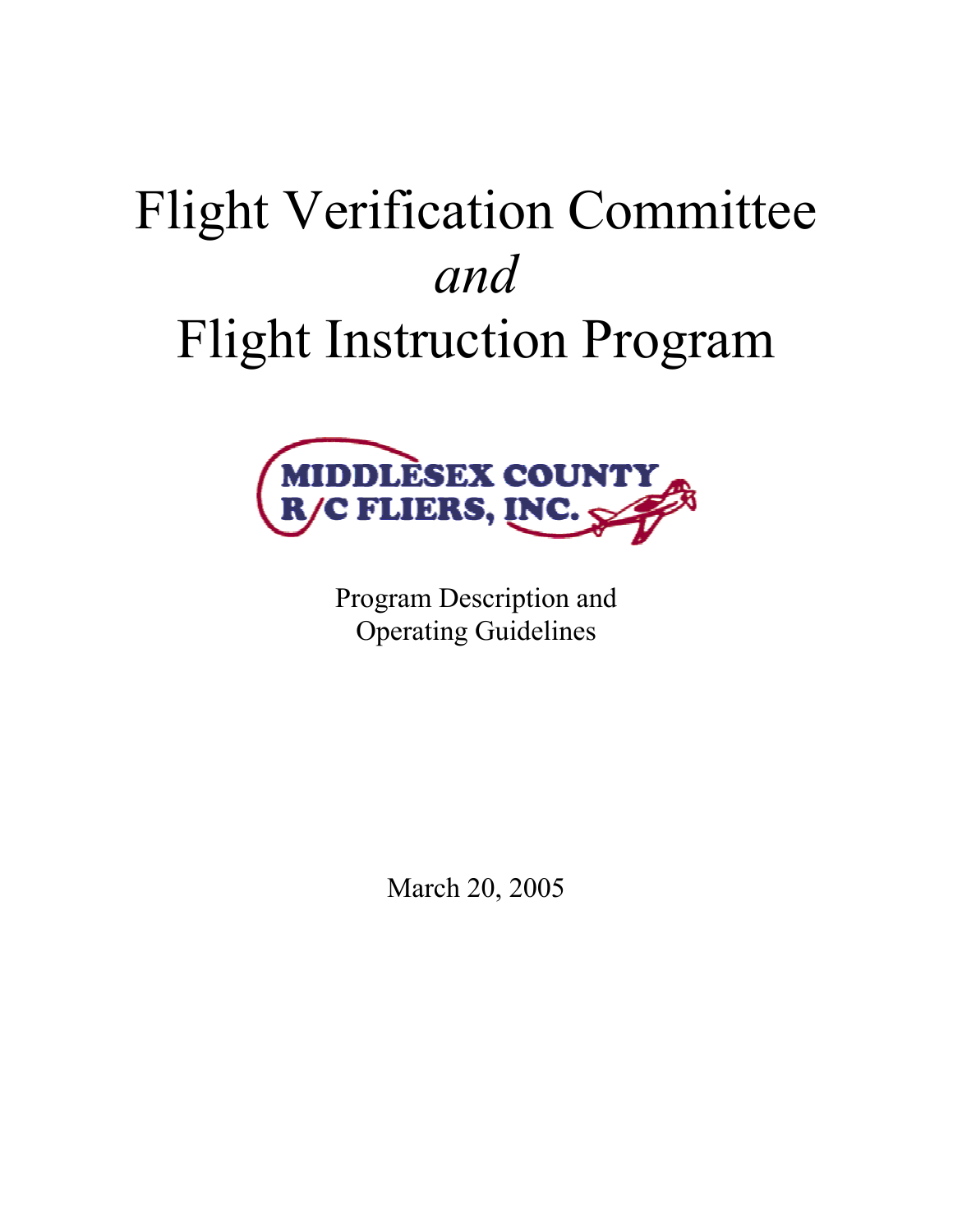# Acknowledgement

This update to the Flight Verification Committee and Flight Instruction Program guidelines is based on the original MCRCF Verification and Instruction Program published on December 30, 1992. The original version was produced at a time when there was a critical need for a Flight Verification Program that could be used to certify solo pilots. The Verification Program as described in the original document has worked well since its inception.

This latest revision of the document contains new material including a more complete description of the Flight Instruction Program and references to additional resource material that is available. The new material has been put together by Ray Capobianco, John Parisi and Jim Orsborn and is based on the current Flight Instruction Program.

# Summary of Changes

Feb 20, 2005 – Original, revised edition. Clarified the role of the MCRCF Flight Verification Committee (appointed by the President) and the relationship of the Flight Verification Committee to the Flight Instruction Committee (Qualified Instructor Pilots, tested and approved by the FVC).

Mar 5, 2005 – Version 2. Added a new description of the revised flight qualification standards as approved by the MCRCF Board in 2004. The basic Flight Instruction program provides initial training suitable to approve a new pilot for their "Trainer Pilot" certificate. As such, the individual will be approved for unsupervised flight in a High Wing, Flat-bottom Trainer style aircraft. At this point, the pilot will be issued a special "Unstamped" frequency pin. Subsequent training and a second Flight Qualification test is required before the pilot will be issued a "Solo Pilot" certificate. Not until then will the individual be given a "Stamped" frequency pin that grants the individual unrestricted flight permissions to include semisymmetrical and low wing aircraft.

March 20, 2005 – Version 3. Added a new version of the Waiver of Liability statement. Clarified that Instructor Pilots need to have at least 2 years experience past their Solo flight before they can take the test. Added some minor text regarding pre-flight checks during the Instructor Pilot examination.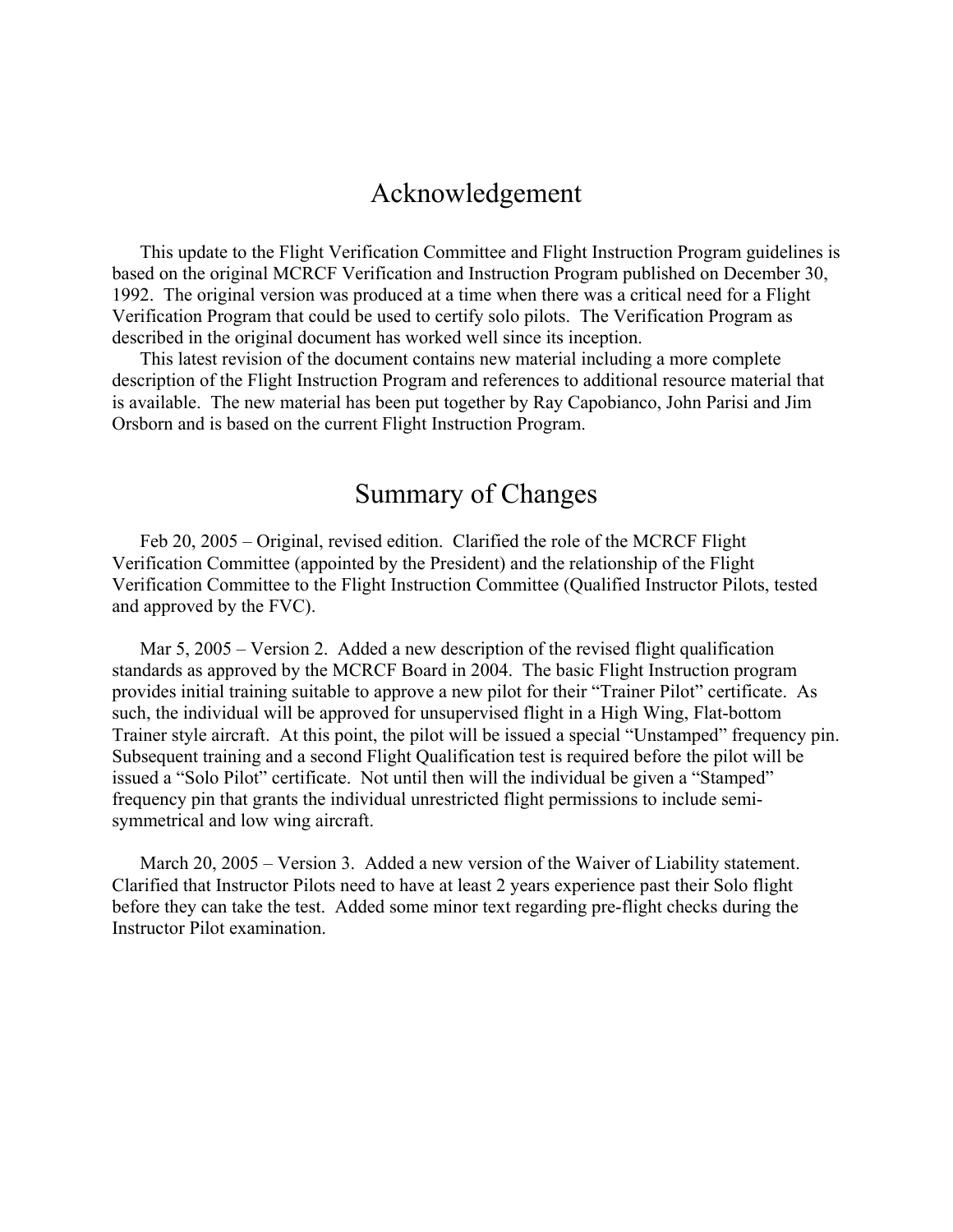### **M.C.R.C.F. FLIGHT VERIFICATION COMMITTEE and FLIGHT INSTRUCTION PROGRAM**

### **Section I – Flight Verification Committee; Purpose:**

The purpose of the MCRCF Flight Verification Committee and Flight Instruction Program are to ensure that the club maintains a consistent and fair program for measuring the proficiency of all pilots who have requested permission to use the field. The Flight Verification Committee is responsible for establishing and maintaining a minimum flight proficiency standard that all Solo Pilots must meet to demonstrate that they are capable of safe operation and handling of model aircraft. Furthermore, the Flight Verification Committee is responsible for overseeing the Club's Flight Instruction Program including the process for certifying Flight Instructor Pilots and training new pilots.

### **Section II – Flight Verification Committee; Membership:**

The Flight Verification Committee will operate as a standing committee of the Club. The Committee will accept resignations and vote to approve new members in a manner so as to maintain their own membership. The objective will be to ensure that the committee is comprised of a minimum of three current club members with a maximum of seven members. Members may remain on the committee as long as they are a member of the Club and continue to provide service and support towards committee objectives. The committee should have an odd number of members in order to avoid tie votes on committee business.

A committee chairman may be elected if so desired and voted on by a majority of the committee members. The committee will notify the Club President when there are changes to the committee membership.

The Flight Verification Committee will certify all Flight Instructors who are the only individuals authorized to conduct flight training activities at the club field. Flight Instructors are not limited to committee members and new Flight Instructors DO NOT automatically become a member of the Flight Verification Committee. Members of the Verification Committee are not required to serve as Flight Instructors, but they should be proficient flyers capable of evaluating the proficiency of other pilots.

### **Section III – Flight Verification Committee; Responsibilities:**

Members of the MCRCF Flight Verification Committee are charged with establishing and maintaining a program that meets the objectives stated in Section I – Purpose. Committee activities will typically include the following actions:

- Annual review and update all Documentation and Training Materials associated with the MCRCF Verification and Flight Training Program. Updated material should be submitted to the membership for review and comments. Any changes to the approved Verification Program will require Club approval. Updated material should be provided to the Club Secretary for distribution as needed.
- Review and update the Flight Instruction Program and administer the Instructor Qualification program. Submit any changes to the membership for approval.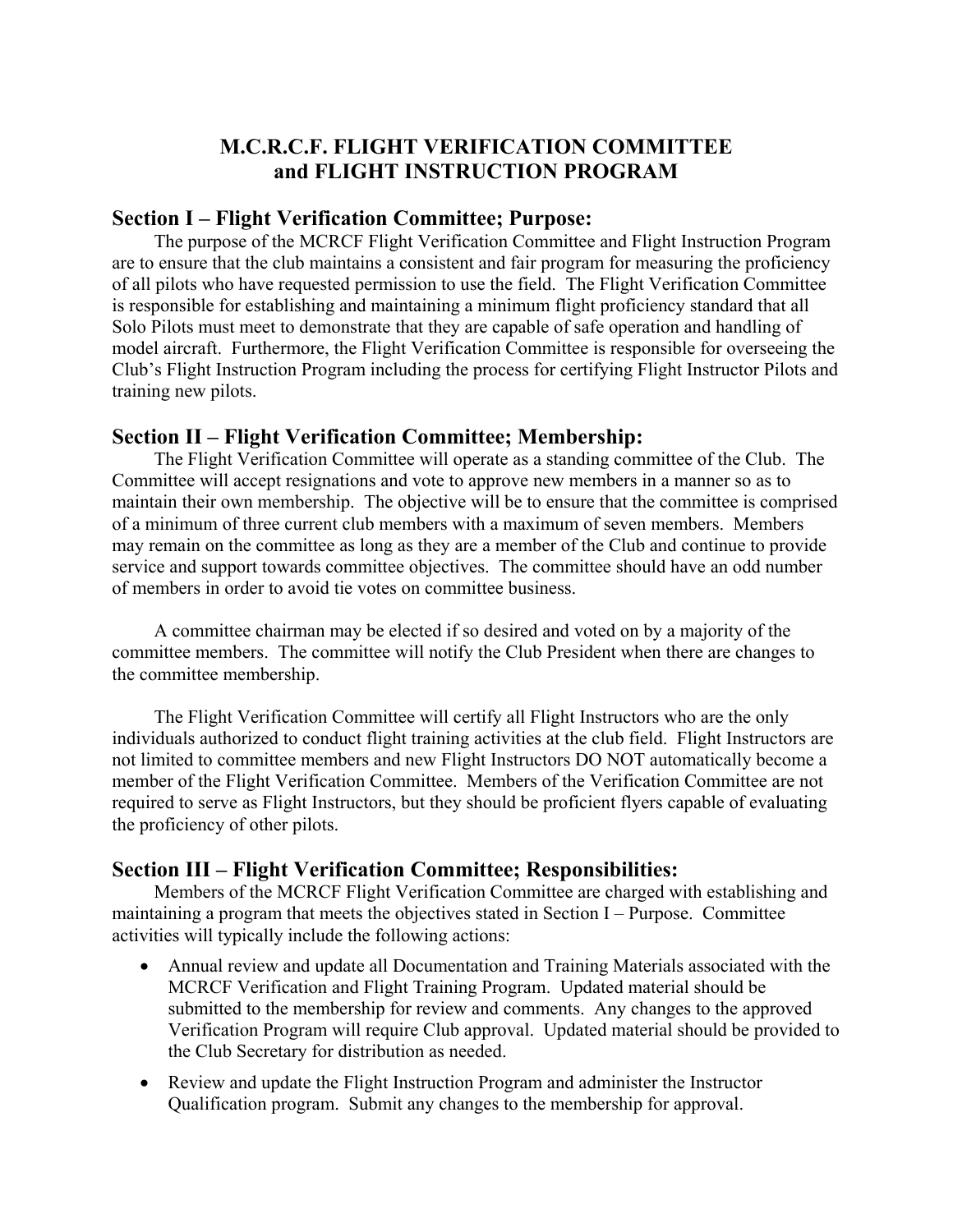- Administer the Flight Verification Exam(s) to all new members requesting permission to use the Club field.
- Administer the Flight Instructor Qualification Exam for individuals seeking permission to serve as a Flight Instructor.

# **Section IV – Flight Verification Exam Description:**

1. In order to expedite Flight Verification Exam(s) (*either for members in good standing or members of another club wishing to join our club*), the committee will have the power to declare (rubber-stamp) approvals for those pilots that are known to the committee members and have demonstrated proficiency in the safe operation and handling of aircraft and abide by the rules governing the club.

NOTE: Approvals granted in accordance with this paragraph require a majority vote of the Flight Verification Committee members.

- 2. As a minimum, two committee members are required to perform a Flight Verification Exam. Upon successful completion of a Flight Verification Exam the lead examiner for the test is responsible for notifying the Club Secretary and providing the candidate's Name, Frequency, AMA Number and the date/time when the test was administered. The Club Secretary will then issue a new Frequency Pin indicating completion of the test.
- 3. The Flight Verification Committee will maintain an information package that describes the requirement for a Flight Verification Exam. The Club Secretary will provide this information to new members along with a list of committee member's names and phone numbers so the new member can set up an appointment for their Flight Verification Exam. It is the responsibility of the new member to set up an appointment (time and day) for flight check out.

# **Section V – Flight Instruction Program Description:**

- 1. The Flight Verification Committee will administer a Flight Training Program designed to help new or inexperienced members learn how to fly Radio Controlled models. The program will encourage safe operation and handling of model aircraft and cover all of the rules governing operation at the club field.
	- a. In 2004 the MCRCF Board approved a two step process for granting new pilots unrestricted flight permissions. The initial step (based on the original Solo Flight Examination) will grant the individual a "Trainer Pilot" Certificate with permission to fly solo (unsupervised flight) with a high wing, flat bottom style trainer aircraft – specifically prohibiting unsupervised flight with low wing aircraft. This level of Flight Qualification will be denoted by an "unstamped" frequency pin issued by the Club Secretary.
	- b. The second step will require further training and flight experience. A second Flight Qualification Exam has also been prepared. After passing the second exam, the individual will be given a "Solo Pilot" certificate and granted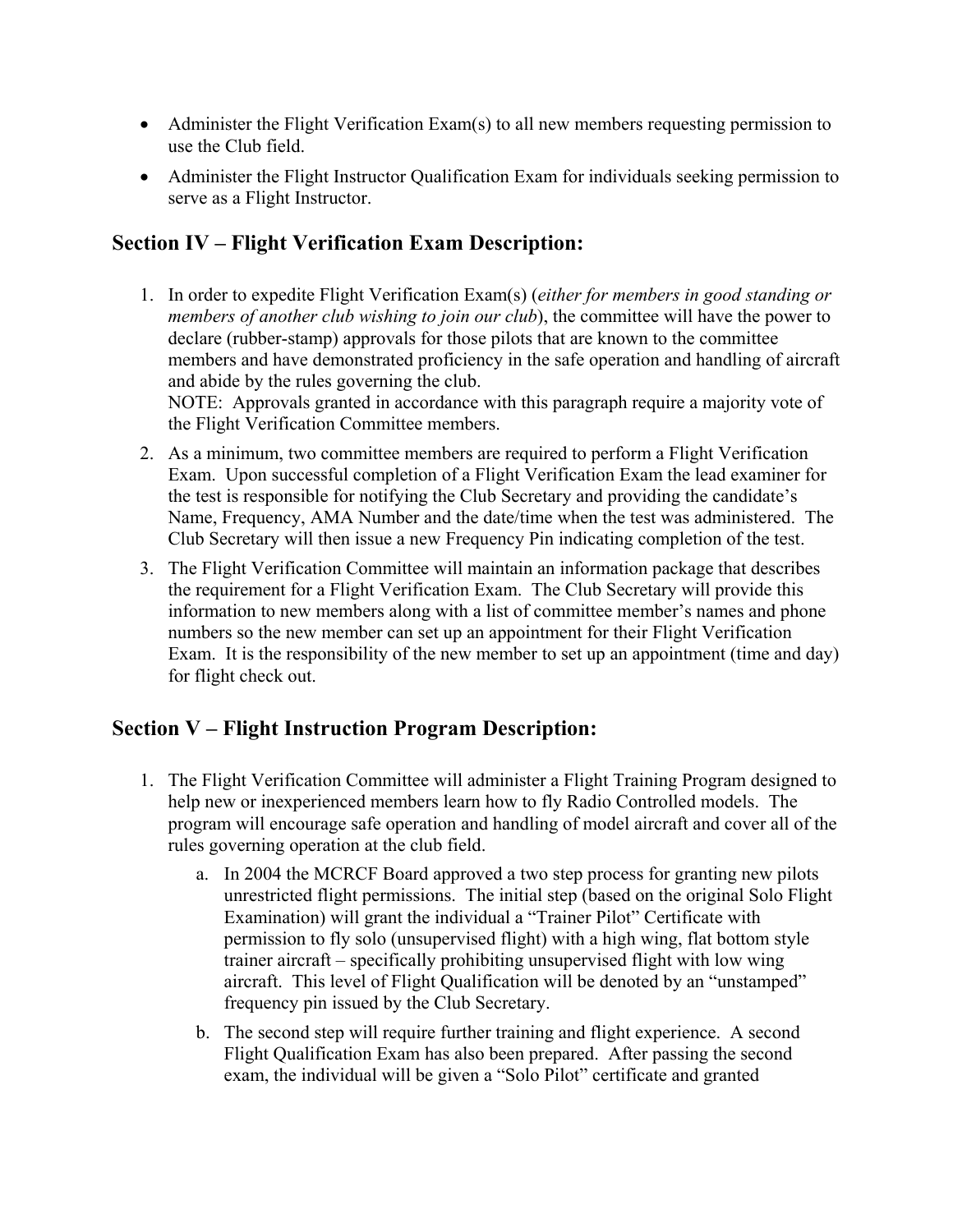completely unrestricted, solo flight permissions. This level of Flight Qualification will be denoted by a "stamped" frequency pin issued by the Club Secretary.

- 2. The Flight Training Program will include provisions for a Flight Instructor Qualification Exam which all instructors must pass before they are authorized to conduct training classes on behalf of the club.
- 3. The Flight Verification Committee will maintain and approve all Information Flyers, Student Information Packets, Student Training Manuals and Flight Instructor Manuals that are used as a part of the Flight Training Program. The Club Secretary will provide this information to new members along with a list of Flight Instructor's names and phone numbers so the new member can set up an appointment for flight training is needed.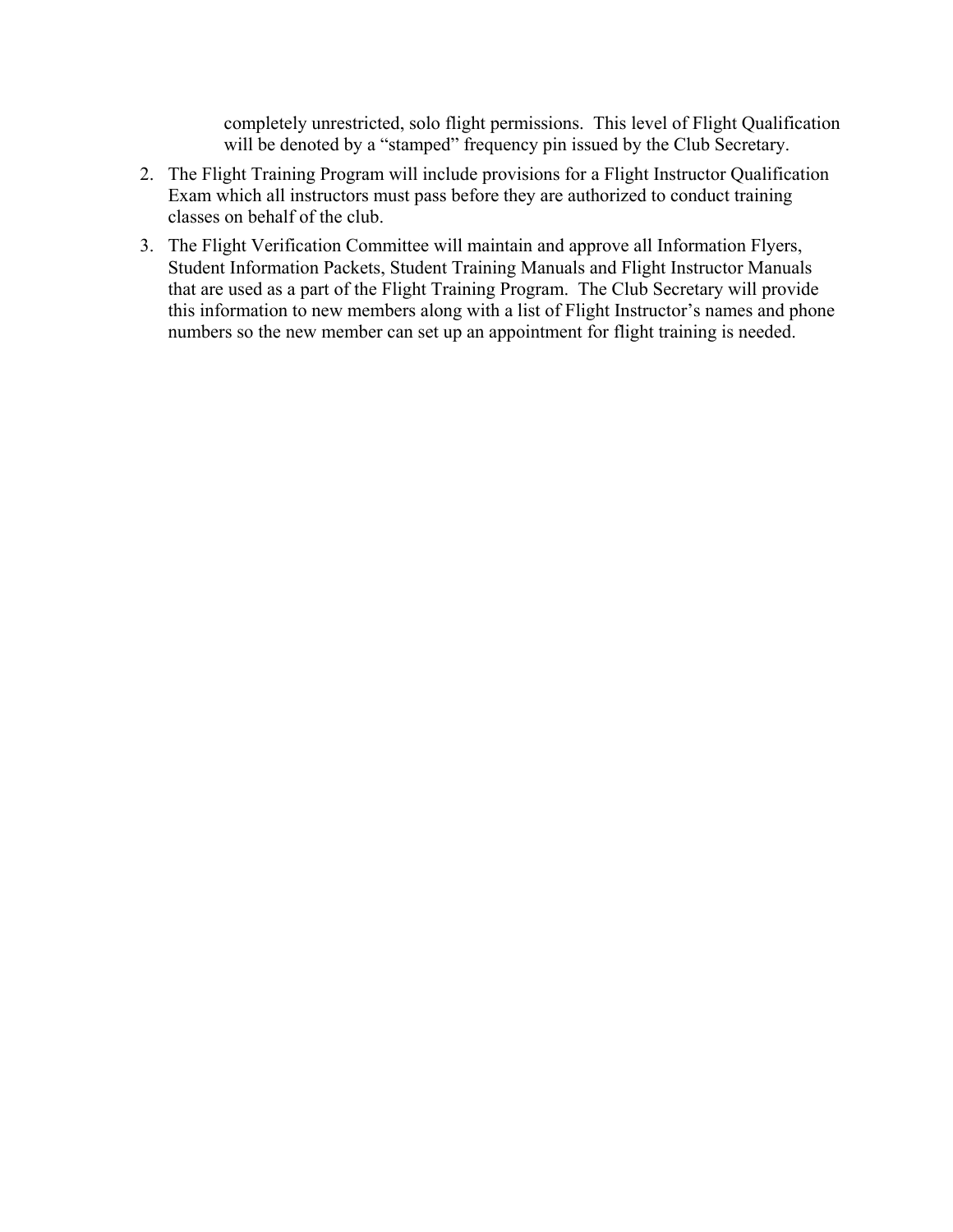### **STUDENT TRAINING LOG Instructor's Copy**

Instructors should use the following Student Training Log as a permanent record of their training activities with each student. The log is a useful tool for maintaining contact information as well as a means for tracking progress with each student.

Student's Name: \_\_\_\_\_\_\_\_\_\_\_\_\_\_\_\_\_\_\_\_\_\_\_\_\_\_\_\_\_\_\_\_\_\_\_\_ AMA No. \_\_\_\_\_\_\_\_\_\_

Contact Number: \_(\_\_\_\_\_\_)\_\_\_\_\_\_\_-\_\_\_\_\_\_\_\_\_\_\_

Emer. Contact: \_\_\_\_\_\_\_\_\_\_\_\_\_\_\_\_\_\_\_\_\_\_\_\_\_\_ Phone: \_(\_\_\_\_\_\_)\_\_\_\_\_\_-\_\_\_\_\_\_\_\_\_\_\_

Dates: Initial Contact: \_\_\_\_\_\_\_\_\_\_\_\_ First Flight: \_\_\_\_\_\_\_\_\_\_\_\_ Solo: \_\_\_\_\_\_\_\_\_\_\_\_\_

| <b>Status</b> | <b>Training Objective</b>           | <b>Comments</b> |
|---------------|-------------------------------------|-----------------|
| $\Box$        | Safety / Acft. Familiarization      |                 |
| $\Box$        | Radio & Field Procedures            |                 |
| $\Box$        | <b>Initial Flight</b>               |                 |
| $\Box$        | <b>Basic Flight Familiarization</b> |                 |
| $\Box$        | <b>Accuracy Maneuvers</b>           |                 |
| $\Box$        | <b>Stalls</b>                       |                 |
| $\Box$        | Emer. Procedures                    |                 |
| $\Box$        | Take-offs                           |                 |
| $\Box$        | <b>Orientation Maneuvers</b>        |                 |
| $\Box$        | Approach to Landing                 |                 |
| $\Box$        | Supervised Solo                     |                 |
| $\Box$        | More Emer. Procedures               |                 |

Training Notes: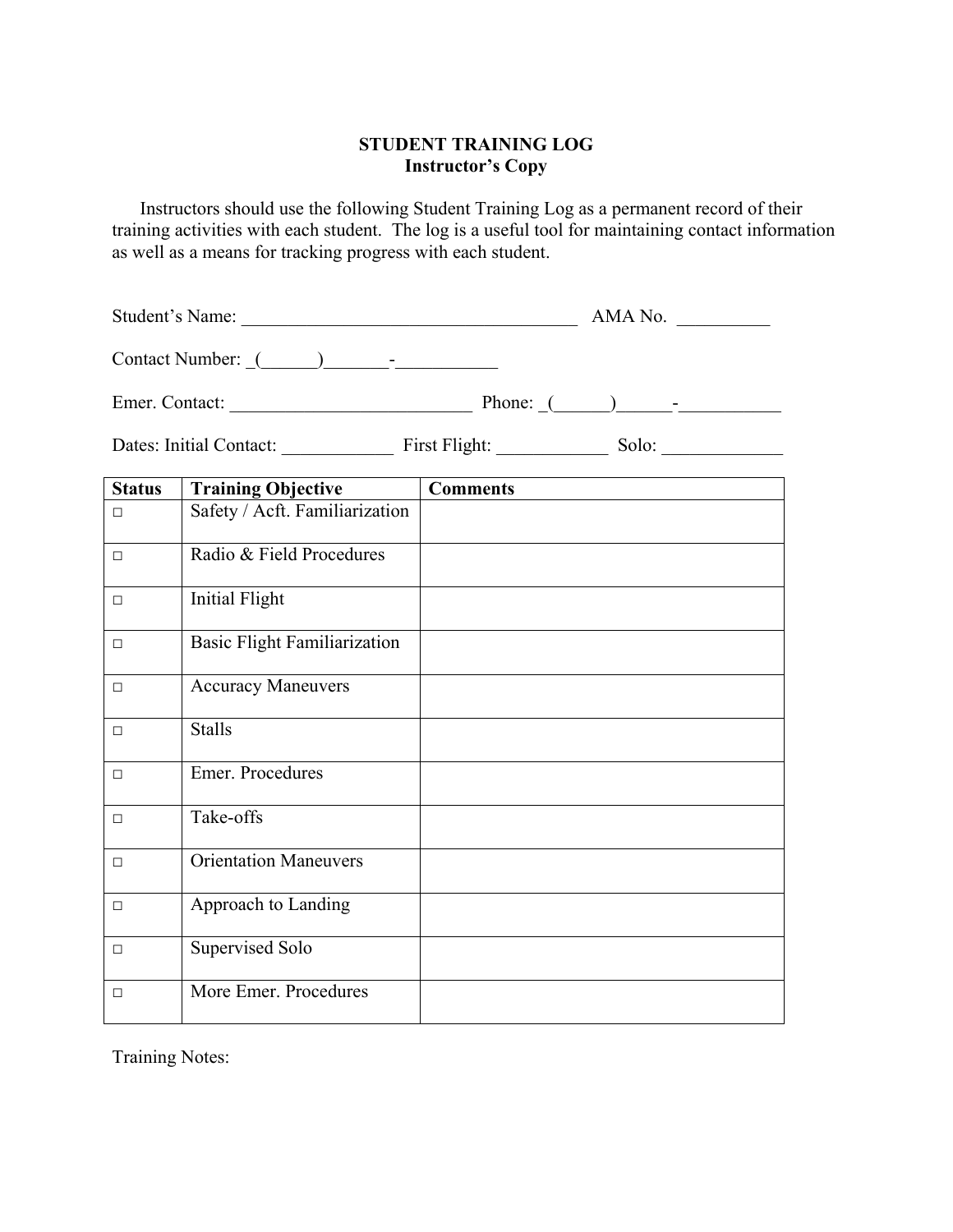### **TRAINER PILOT FLIGHT EVALUATION AND CERTIFICATION**

Pilot's Name: \_\_\_\_\_\_\_\_\_\_\_\_\_\_\_\_\_\_\_\_\_\_\_\_\_\_\_ AMA Number \_\_\_\_\_\_\_\_\_

This checklist will serve as a permanent record of your initial flight verification. This checklist, when signed off, will be turned over to the club secretary. Your "**Trainer Pilot** certificate" will be presented at the next meeting.

**Trainer Pilot** certification consists of two separate flights, each with a specific piloting skill to be demonstrated. You will be judged not on how well you perform each requirement, but on your simple ability to safely demonstrate your aptitude in each of these areas.

| A. First Flight  |                                          | Primary Instructor                                               | Solo Instructor |
|------------------|------------------------------------------|------------------------------------------------------------------|-----------------|
|                  | Take-Off.                                |                                                                  |                 |
|                  |                                          | 2. Straight Flight Out, Procedure turn, and Straight Flight Back |                 |
| 3.               | Landing                                  |                                                                  |                 |
|                  |                                          |                                                                  |                 |
| B. Second Flight |                                          | Primary Instructor                                               | Solo Instructor |
|                  | 1. Take-Off                              |                                                                  |                 |
|                  | 2. Figure Eight                          |                                                                  |                 |
|                  | (Left turn on left, Right turn on right) |                                                                  |                 |
|                  | 3. Reverse Figure Eight                  |                                                                  |                 |
| 4.               | Landing                                  |                                                                  |                 |
|                  |                                          |                                                                  |                 |
|                  |                                          |                                                                  |                 |

### **CERTIFICATION**

We hereby certify that has successfully demonstrated the minimum skills required for safe radio controlled flight and is hereby designated a **Trainer Pilot** (High Wing Qualified) of the Middlesex County R/C Fliers.

 $\mathcal{L}_\text{max}$  , and the contribution of the contribution of  $\mathcal{L}_\text{max}$ Primary Examiner's Signature and Date Second Examiner's Signature and Date

### ACKNOWLEDGEMENT

I hereby agree to abide by the AMA Safety Code and the rules of The Middlesex County R/C Fliers, and promise to fly my aircraft in a safe manner at all times. I understand that this initial **Trainer Pilot** Certificate is for operation of a High Wing Trainer and that I need to pass an additional certification before progressing to low wing aircraft.

> $\mathcal{L}_\text{max}$  , where  $\mathcal{L}_\text{max}$  , we are the set of the set of the set of the set of the set of the set of the set of the set of the set of the set of the set of the set of the set of the set of the set of the set of Pilot's Signature and Date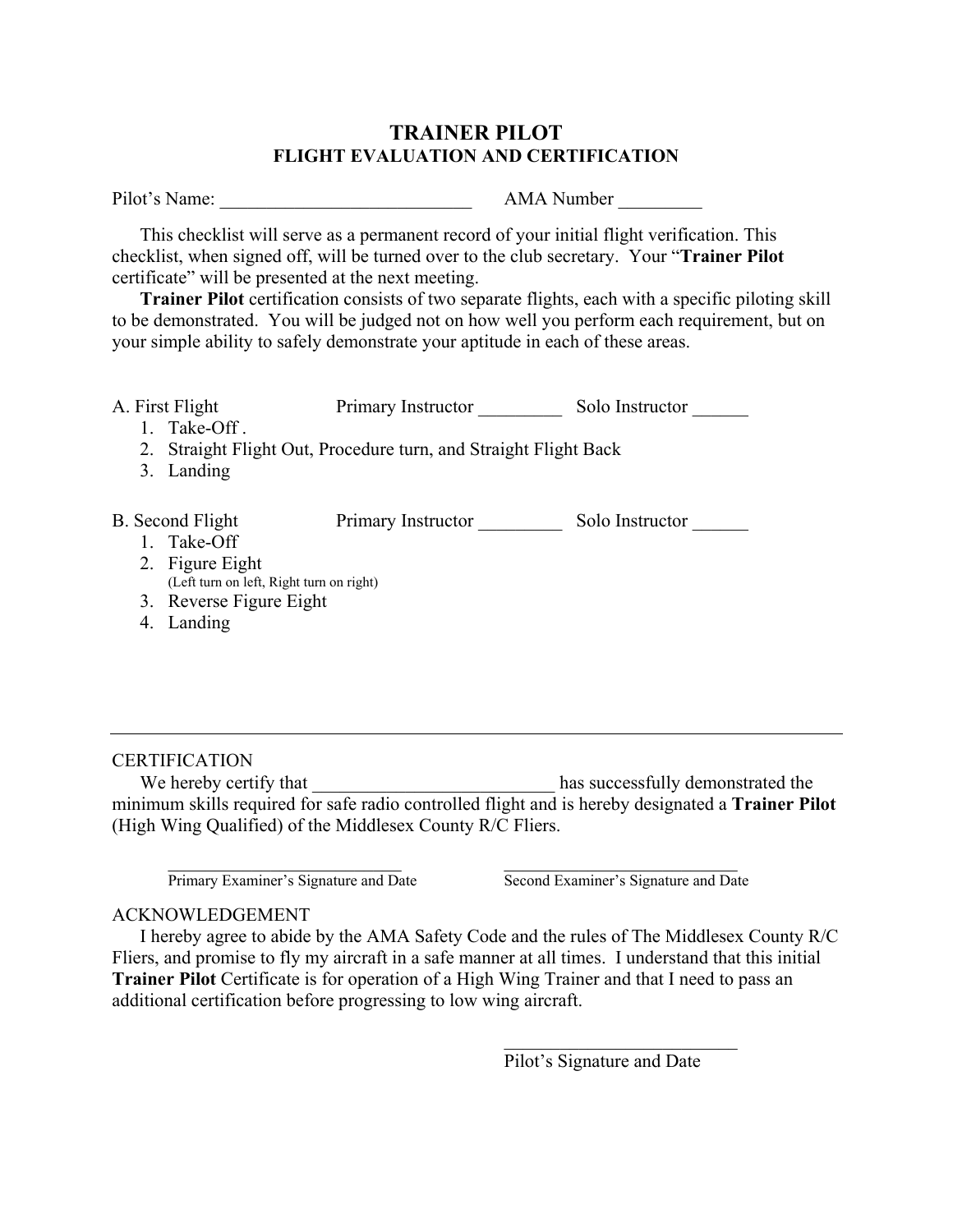# **FLIGHT VERIFICATION TEST PROCEDURE (Initial Examination – "Trainer Pilot" Certificate)**

When conducting a Flight Verification Exam, the examination should ensure that the candidate is knowledgeable about and capable of performing the following procedures. Safety should be a paramount concern, and the examination should be stopped immediately if the candidate initiates an unsafe action. Individual procedures may be repeated if there is any doubt as to the candidate's ability.

### 1. **"Perform your pre-flight safety check."**

Note: A radio range check may not be required, but the candidate should at least verify that all control surfaces operate correctly. See the following page for a sample pre-flight check list.

- **2. "Prepare your plane for flight and start the engine."**
- 3. **"Carry your plane to the runway area."** Note: It is safer to carry the plane rather than taxi the plane out of the pit area.
- 4. **"Position your plane on the runway ready for take off."** Note: The Candidate should be able to determine which direction to use for take-off without consulting others for help.
- **5. "Take off when ready."**
- 6. **"Trim your plane for level flight."** Note: It may not be necessary to trim the plane, but the candidate should be able to demonstrate how.
- 7. **"Circle the field at least once in both directions."** Note: You may want to specify either a Figure 8 pattern or a rectangular pattern. Also check that the candidate is observing proper boundary limits.

### 8. **"Setup and land your plane."**

Note: The candidate should again determine which direction to use for landing. If conditions permit, the examination may include instructions to perform a take-off and landing from the alternate direction.

### 9. **"Without stopping the engine, take off and land two more times."**

Note: Additional flight maneuvers may be requested, but the basic Solo Pilot Exam does not include any aerobatic maneuvers.

### 10. **"Stop your engine and return to the pit area."**

At this point the Lead Examiner should be able to indicate whether or not the candidate has passed the examination or what areas require further training before a Solo Certificate can be issued.

NOTE: During the flight proficiency test only the pilot being tested is allowed to be airborne.

Candidates who successfully pass this Flight Verification Test will be granted a "Trainer Pilot" certificate. As noted elsewhere, this "Trainer Pilot" certificate grants the pilot permission to conduct solo (unsupervised) flight operations at the club field as long as they are flying a High Winged, Flat Bottom, **Trainer style** aircraft. The Club Secretary will issue an "unstamped" frequency pin as a designation of this Flight Qualification. (See the last page for an example.)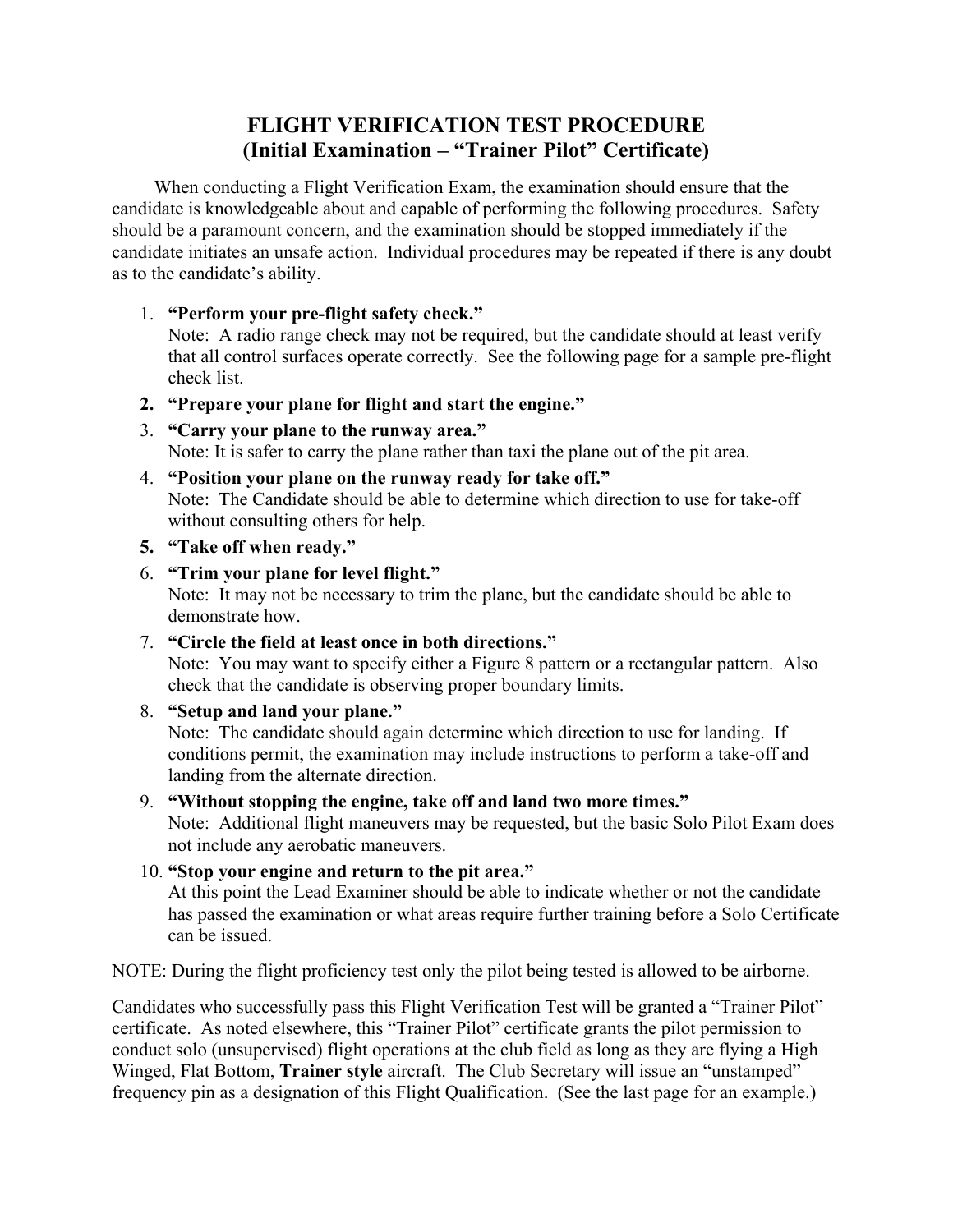### **SOLO PILOT FLIGHT EVALUATION AND CERTIFICATION**

| Pilot's Name: | <b>AMA</b> Number |
|---------------|-------------------|
|               |                   |

This checklist will serve as a permanent record of your post-training evaluation and the instructor's certification of your earning your solo wings. This checklist, when signed off, will be turned over to the club secretary. Your "**Solo Pilot** certificate" will be presented at the next meeting.

**Solo Pilot** certification consists of three separate flights, each with a specific piloting skill to be demonstrated. You will be judged not on how well you perform each requirement, but on your simple ability to safely demonstrate your aptitude in each of these areas.

| A. First Flight                          | Primary Instructor Solo Instructor                                                  |                                                                                                                                                                                                                                                                 |
|------------------------------------------|-------------------------------------------------------------------------------------|-----------------------------------------------------------------------------------------------------------------------------------------------------------------------------------------------------------------------------------------------------------------|
| 1. Take-Off.                             |                                                                                     |                                                                                                                                                                                                                                                                 |
|                                          | 2. Straight Flight Out, Procedure turn, and Straight Flight Back                    |                                                                                                                                                                                                                                                                 |
| 3. Landing                               |                                                                                     |                                                                                                                                                                                                                                                                 |
| B. Second Flight                         | Primary Instructor Solo Instructor                                                  |                                                                                                                                                                                                                                                                 |
| 1. Take-Off                              |                                                                                     |                                                                                                                                                                                                                                                                 |
| 2. Figure Eight                          |                                                                                     |                                                                                                                                                                                                                                                                 |
| (Left turn on left, Right turn on right) |                                                                                     |                                                                                                                                                                                                                                                                 |
| 3. Reverse Figure Eight                  |                                                                                     |                                                                                                                                                                                                                                                                 |
| 4. Landing                               |                                                                                     |                                                                                                                                                                                                                                                                 |
|                                          | C. Third Flight Primary Instructor Solo Instructor                                  |                                                                                                                                                                                                                                                                 |
| 1. Untrimmed Take-off                    | student. Student will takeoff and climb to altitude without re-trimming the plane.) | (Instructor will "de-trim" the aircraft using the transmitter trim controls only and will return the transmitter to the                                                                                                                                         |
| 2. Trim The Aircraft (at altitude)       |                                                                                     |                                                                                                                                                                                                                                                                 |
| 3. "Deadstick" Landing                   |                                                                                     |                                                                                                                                                                                                                                                                 |
|                                          | the requirement of this check will be considered not to have been met.)             | (With the plane at altitude, the instructor will direct the student to reduce the throttle to flight idle. The student lands the<br>aircraft without advancing the throttle. If a crash or unsafe condition develops, the student may advance the throttle, but |
|                                          |                                                                                     |                                                                                                                                                                                                                                                                 |
| <b>CERTIFICATION</b>                     |                                                                                     |                                                                                                                                                                                                                                                                 |
|                                          |                                                                                     |                                                                                                                                                                                                                                                                 |
|                                          |                                                                                     | minimum skills required for safe radio controlled flight and is hereby designated a Solo Pilot of                                                                                                                                                               |

the Middlesex County R/C Fliers.

 $\mathcal{L}_\text{max}$  , and the contribution of the contribution of  $\mathcal{L}_\text{max}$ Primary Examiner's Signature and Date Second Examiner's Signature and Date

### ACKNOWLEDGEMENT

I hereby agree to abide by the AMA Safety Code and the rules of The Middlesex County R/C Fliers, and promise to fly my aircraft in a safe manner at all times. I understand that this **Solo Pilot** Certificate is for unrestricted flight privileges.

Pilot's Signature and Date

 $\mathcal{L}_\text{max}$  , where  $\mathcal{L}_\text{max}$  , we are the set of the set of the set of the set of the set of the set of the set of the set of the set of the set of the set of the set of the set of the set of the set of the set of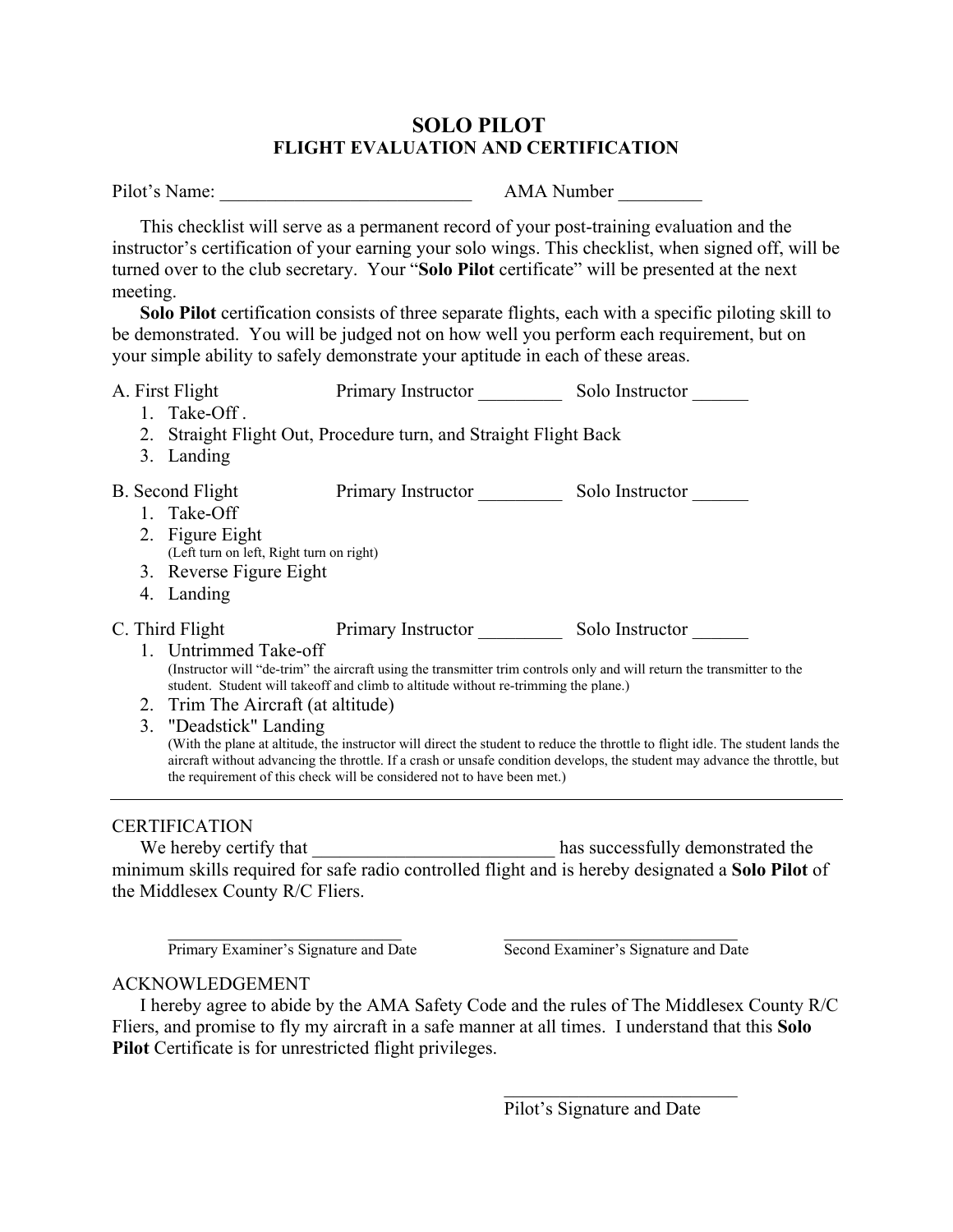# **FLIGHT VERIFICATION TEST PROCEDURE (Second Examination – Unrestricted "Solo Pilot" Certificate)**

When conducting a Flight Verification Exam, the examination should ensure that the candidate is knowledgeable about and capable of performing the following procedures. Safety should be a paramount concern, and the examination should be stopped immediately if the candidate initiates an unsafe action. Individual procedures may be repeated if there is any doubt as to the candidate's ability.

### 1. **Proficiency and Practice Log Check**

Initial pilots are encouraged to spend a period of time (after obtaining their initial Trainer Pilot certificate) flying their Trainer aircraft. This time should be used to gain flight time and proficiency with the basic flight operations. The examiner may ask the candidate to explain how much flight time and experience has been acquired since the initial exam.

### **2. "Prepare your plane for flight and then demonstrate your knowledge of flight operations."**

Basically the student should be able to perform ALL necessary operations required to get the aircraft ready for flight, and then fly the plane and demonstrate all of the basic flight maneuvers. Where possible, the flight examiner should witness the pilot's ability to take off and land in both directions (using the proper flight pattern) and handle cross wind conditions. The pilot should be completely comfortable with all flight operations and there should be no infractions of the Club's Safety Code.

### 3. **"Takeoff and prepare to handle an in-flight emergency when instructed."** During this second flight, the Primary Flight Examiner should direct the pilot to handle one or more specific emergency conditions. Typical emergencies might include any of the following:

- a. Out of Trim aircraft,
- b. Engine Failure, or
- c. Inverted flight recovery.

NOTE: During the flight proficiency test only the pilot being tested is allowed to be airborne.

Candidates who successfully pass this Unrestricted Solo Flight Verification Test will be granted full unrestricted Solo Flight permissions. The Club Secretary will issue a new "stamped" frequency pin as a designation of this Flight Qualification. At this point, the pilot is free to experiment with new aircraft configurations.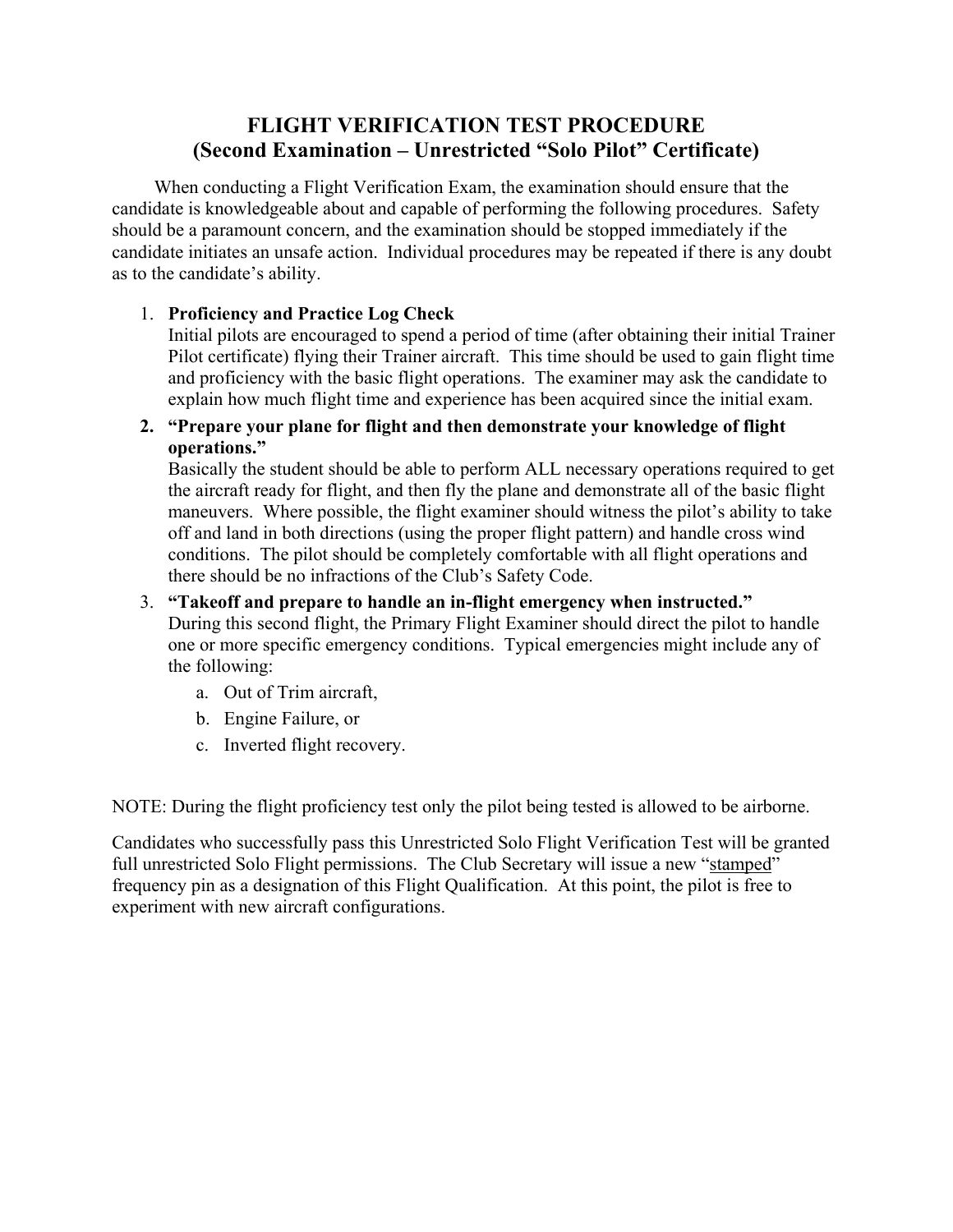### **SAMPLE PRE-FLIGHT CHECK LIST**

- o Elevator & rudder pushrods no binding, rubbing or sticking
- o Motor & nose wheel pushrods operating properly
- o Check direction & operation of throttle
- o Servos free running, no binding or loading
- o Controls move correct distance and direction
- o Check trims for correct setting
- o Check for no play in control surfaces
- o Check for tight wheel collars, clevises, wing bolts etc.
- o Check engine mount and prop nut for security
- o Check prop for nicks and cracks
- o Check airplane balance (with tank empty)
- o Check for safety collars on clevises
- o Transmitter and flight pack batteries fully charged
- o Reliable engine idle and return to high throttle check
- o Check for lean or rich engine setting
- o Fuel feed and foaming check (air bubbles in fuel line )
- o Check for control surface flutter with engine running
- o Range check radio
- o Transmitter antenna fully extended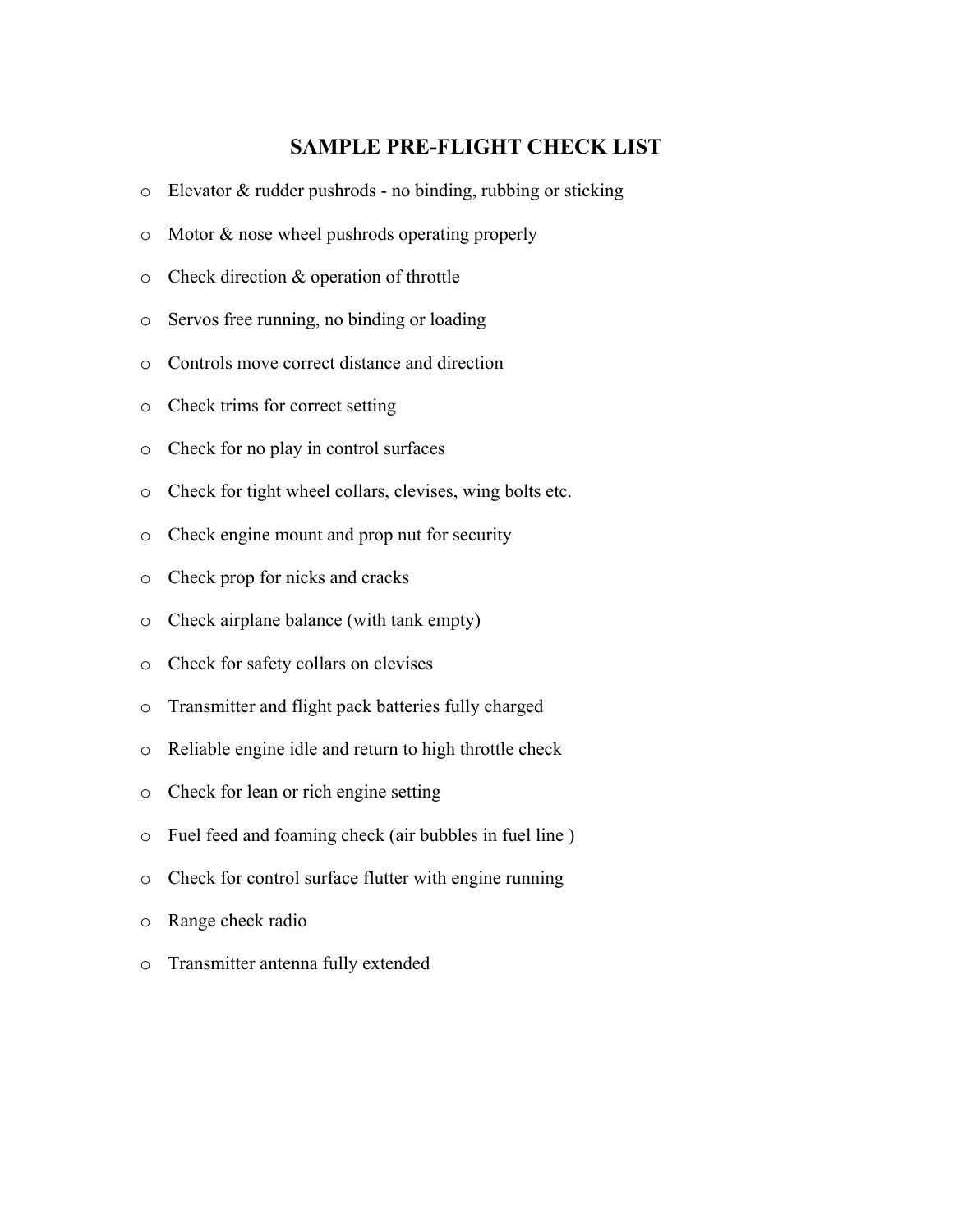# SAMPLE FLIGHT TRAINING LOG

| Flight No.               | Date: $\frac{1}{\sqrt{2}}$        | Time:                                                                             |
|--------------------------|-----------------------------------|-----------------------------------------------------------------------------------|
| Lesson No.               |                                   |                                                                                   |
| Maneuvers performed:     |                                   |                                                                                   |
|                          |                                   | <u> 1989 - Johann Stein, fransk politik (d. 1989)</u>                             |
|                          | Instructor comments:              |                                                                                   |
|                          |                                   |                                                                                   |
|                          |                                   |                                                                                   |
|                          |                                   |                                                                                   |
|                          |                                   | Student comments:                                                                 |
|                          |                                   |                                                                                   |
|                          |                                   | ,我们也不能在这里的人,我们也不能在这里的人,我们也不能在这里的人,我们也不能在这里的人,我们也不能在这里的人,我们也不能在这里的人,我们也不能在这里的人,我们也 |
|                          |                                   |                                                                                   |
|                          |                                   |                                                                                   |
|                          |                                   |                                                                                   |
|                          | <b>SAMPLE FLIGHT TRAINING LOG</b> |                                                                                   |
|                          | Date: $\frac{1}{\sqrt{2}}$        | Time:                                                                             |
| Flight No.<br>Lesson No. |                                   |                                                                                   |
| Maneuvers performed:     |                                   | <u> 1989 - Johann Barn, mars et al. (b. 1989)</u>                                 |
|                          |                                   |                                                                                   |
|                          |                                   |                                                                                   |
|                          |                                   | Instructor comments:                                                              |
|                          |                                   |                                                                                   |
|                          |                                   |                                                                                   |
| Student comments:        |                                   |                                                                                   |
|                          |                                   |                                                                                   |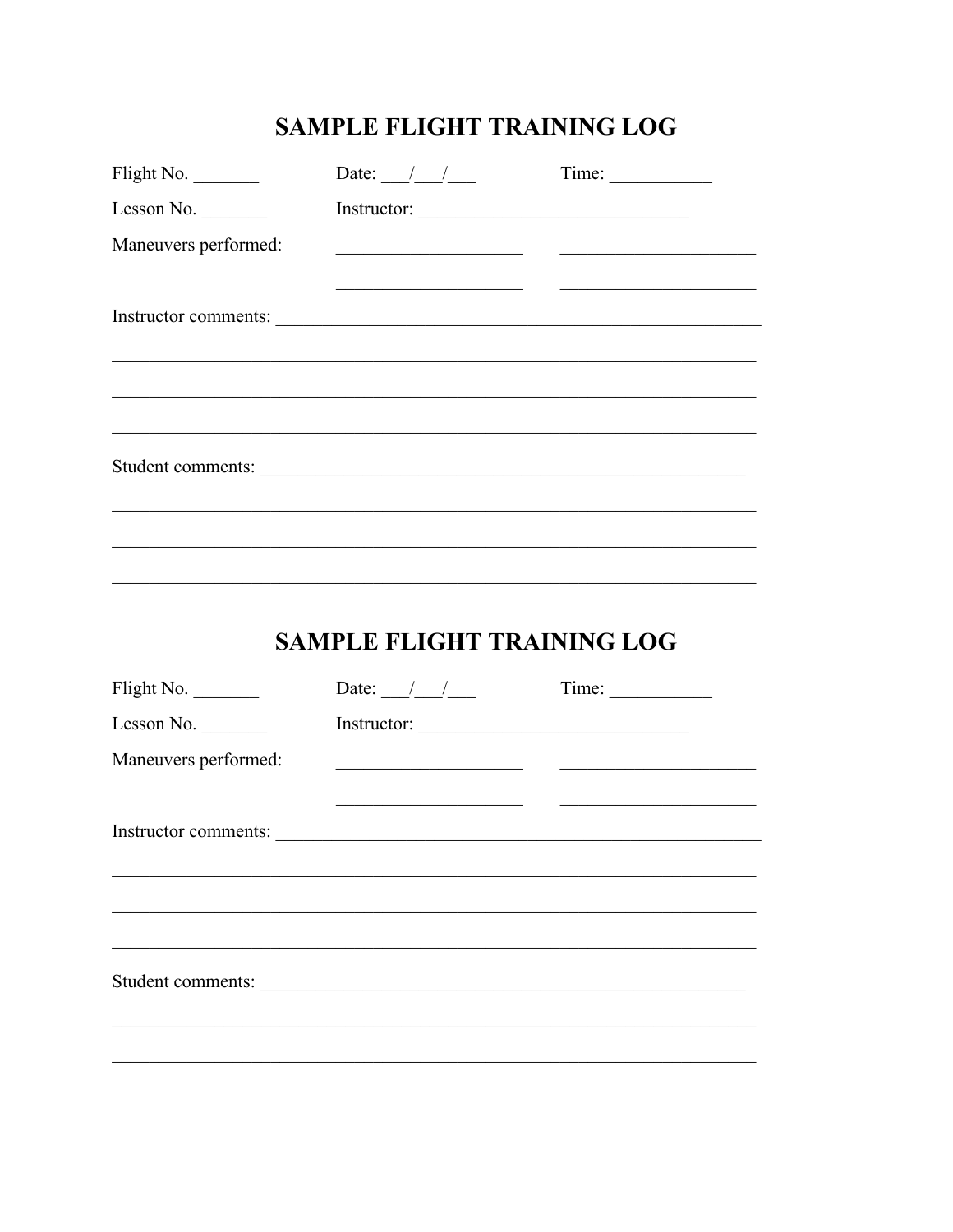## **FLIGHT INSTRUCTOR QUALIFICATION PROGRAM**

### **A. Purpose**

The MCRCF has identified competent and standardized flight instruction of non-proficient pilots to be of extreme importance for the safety of all club members, spectators and neighbors of the field. Toward this end, a Flight Instructor Qualification Program has been developed by the Flight Verification Committee to ensure a minimum level of safety awareness and competence of certified Flight Instructors.

An additional function of the Flight Verification Committee will be as a resource for aspiring instructor pilots to receive information and help develop the skills needed to successfully pass the Instructor Qualification Exam. Flight instruction by individuals who have not passed the Certified Flight Instructor Qualification Exam will be putting the club in unnecessary jeopardy and are therefore strictly forbidden from giving flight instruction to students and will be subject to actions described in Article XII of the Club By-Laws.

### **B. Flight Instructor Requirements**

The Flight Verification Committee has determined that Certified Instructor Pilots shall be at least two years past their Solo Qualification Exam with the club, need to be proficient flyers, but they also need to be knowledgeable in several other areas as well. As a result, the Committee has determined that Certified Instructor Pilots should meet all of the following requirements:

### I. **Airworthiness and Flight Safety**:

MCRCF Certified Flight Instructors shall be knowledgeable in the inspection, flight, and handling of model aircraft. Certified instructors will have a working knowledge of the safety requirements and associated rules of the club.

### II. **Flight Boundary Limits**:

MCRCF Certified Flight Instructors must have an accurate understanding of the flight boundary limits as set forth in the club rules.

### III. **Frequency Rules**:

MCRCF Certified Flight Instructors must have a firm understanding of the club rules governing the frequency or channels that may be used at the same time.

#### IV. **Pit Operating Rules**:

MCRCF Certified Flight Instructors must be familiar with the rules governing operation of aircraft in the pit area as outlined in the club rules.

### V. **Flight Training**:

MCRCF Certified Flight Instructors must be familiar with and agree to conduct all flight training in accordance with the MCRCF's current version of the "PRIMARY FLIGHT TRAINING MANUAL" authored by Richard C. Lindberg.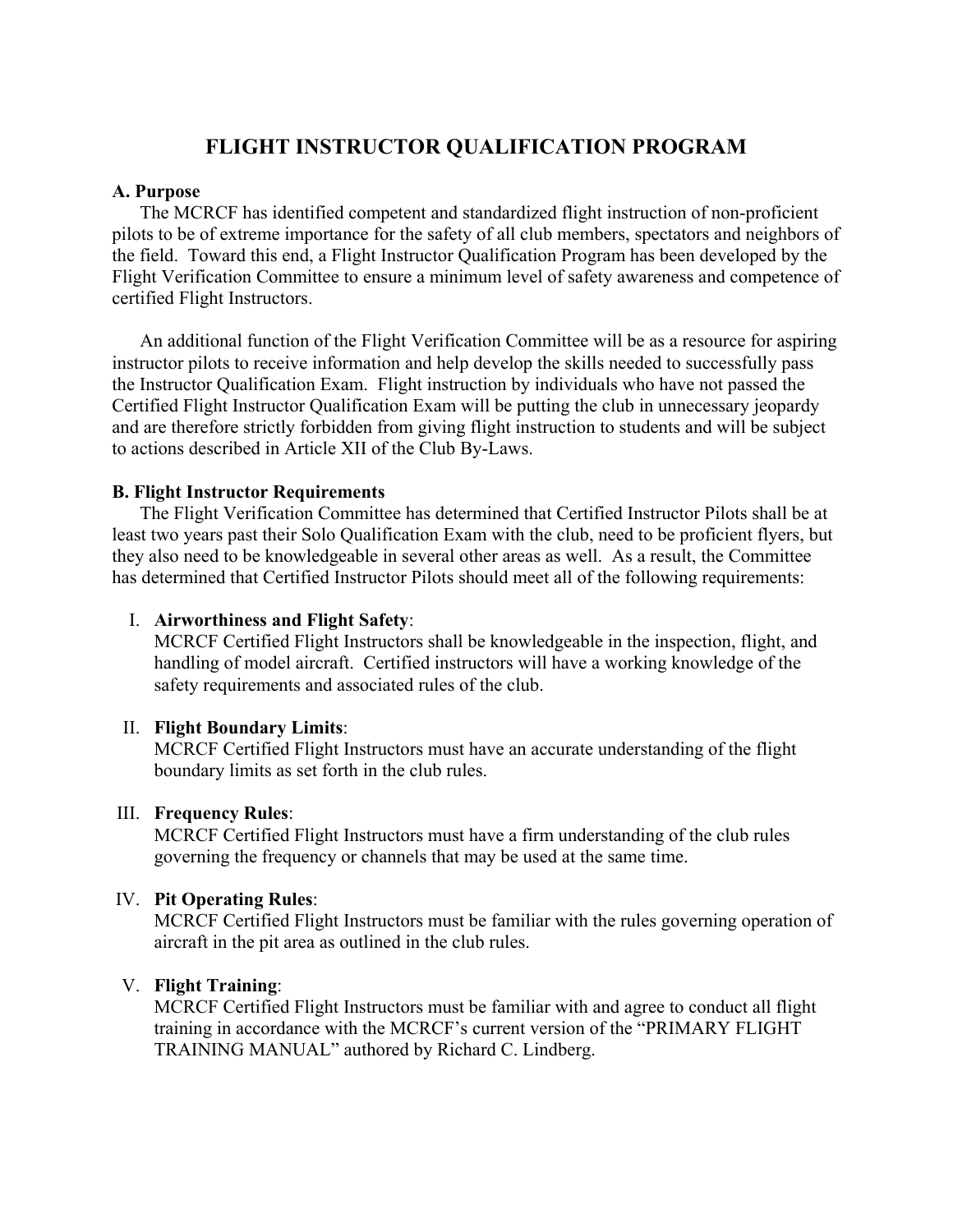### VI. **Verbal Test**:

MCRCF Certified Flight Instructors must participate in a verbal test that involves spot questions on all phases of model construction, flight instruction and field safety.

### VII. **Flight Demonstration**:

MCRCF Certified Flight Instructors must demonstrate to another member of the Flight Verification Committee (the Qualification Flight Examiner) their ability to perform various maneuvers as follows:

- > Inverted flight
- > Loops
- > Rolls
- > Dead Stick
- > Trim plane in flight
- > Other Maneuvers

### VIII. **Flight Instructor Qualification Exam**:

MCRCF Certified Flight Instructors must demonstrate, through a simulated training exercise, ones ability to remove a transmitter from the student's control and regain flight control of the aircraft **both** with a training-cord system (e.g. Buddy Box) if available and with a single transmitter.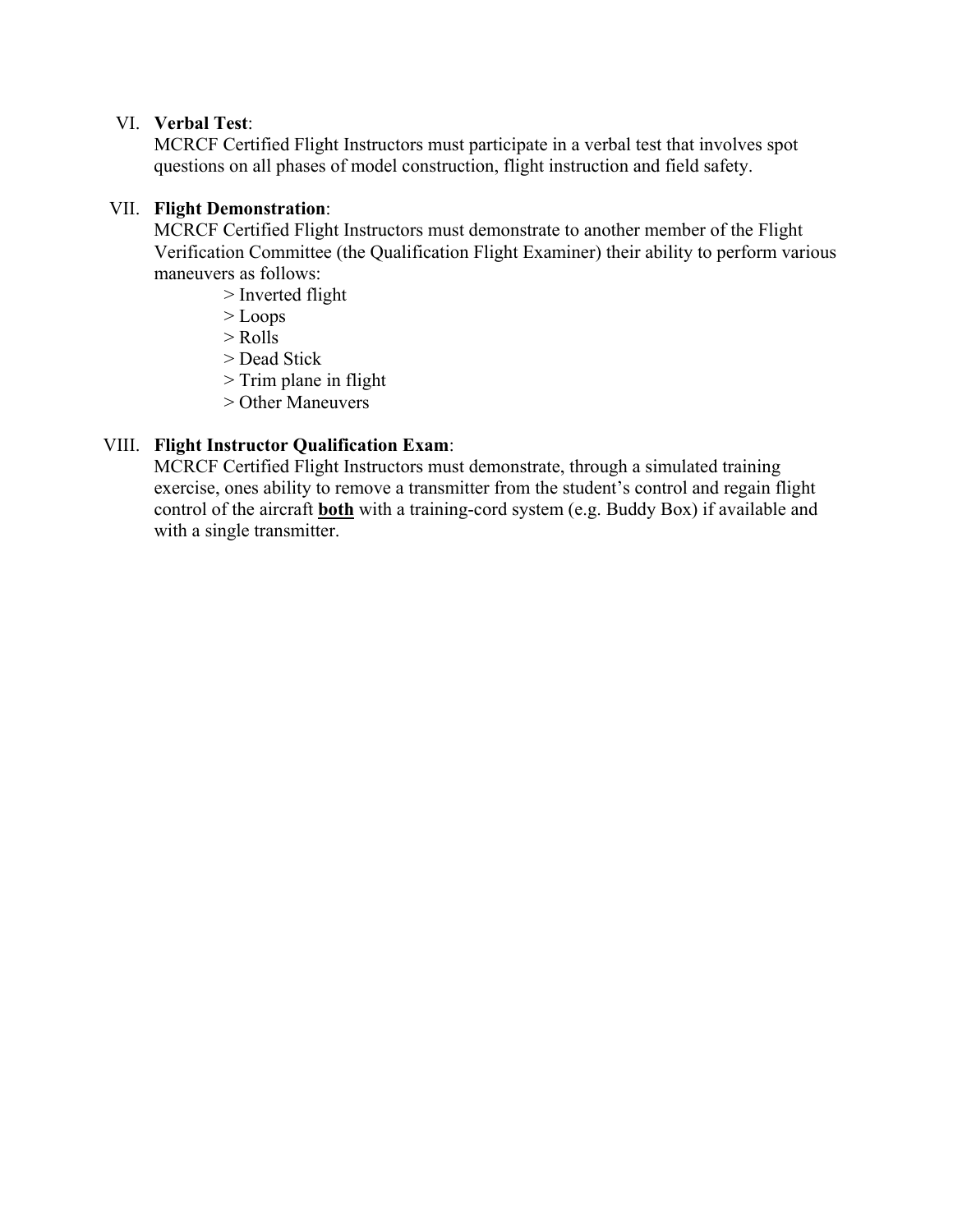### **INSTRUCTOR PILOT FLIGHT EVALUATION AND CERTIFICATION**

Pilot's Name: **AMA Number AMA Number** 

This checklist will serve as a permanent record of your flight evaluation and certification as an **Instructor Pilot**. This checklist, when signed off, will be turned over to the club secretary. Your "**Instructor Pilot** certificate" will be presented at the next meeting.

**Instructor Pilot** certification consists of verbal portion and two separate flights, each with a specific piloting skill to be demonstrated. You will be judged not on how well you perform each requirement, but on your simple ability to safely demonstrate your aptitude in each of these areas.

A. Verbal Examination

- 1. Flight Boundary Limits
- 2. Frequency Rules
- 3. Pit Operating Rules

### B. First Flight Demonstration (Individual Piloting Skills)

- 1. Take-Off (*Preceded by a ground safety check with the examiner*)
- 2. Basic Flight Skills (Flight pattern, turns, loops & rolls)
- 3. Introductory Aerobatic Skills (Inverted flight, Cuban-8, Split-S, Stall Turn)
- 4. Landing

### C. Second Flight (Teaching Skills)

- 1. Untrimmed Take-off and Flight (*May also include 2nd ground safety check*) (Flight Examiner will "de-trim" the aircraft (using the transmitter trim controls) and return the transmitter to the candidate. The candidate will takeoff, climb to altitude without re-trimming the plane, then trim the plane as needed.)
- 2. Instructor Demonstration (at altitude) (Using a Buddy Box, the Flight Examiner will take the role of student pilot and ask the candidate to instruct the "Student" in the skills required for a specific procedure.)
- 3. Instructor Demonstration (Difficult Student) (With the plane at altitude, the Flight Examiner (on the Buddy Box) will maneuver the aircraft in a variety of manners that could result in a crash – e.g. low speed stall, right aileron instead of left to recover from a right turn, fly away out of range; and the candidate instructor's obligation is to prevent the crash or loss of control.)

### **CERTIFICATION**

We hereby certify that the same state of the successfully demonstrated the vertex of the state of the state of the state of the state of the state of the state of the state of the state of the state of the state of the sta minimum skills required for safe radio controlled flight and is hereby designated an **Instructor Pilot** of the Middlesex County R/C Fliers.

 $\mathcal{L}_\text{max}$  , and the contribution of the contribution of  $\mathcal{L}_\text{max}$ Primary Examiner's Signature and Date Second Examiner's Signature and Date

### ACKNOWLEDGEMENT

I hereby agree to abide by the AMA Safety Code and the rules of The Middlesex County R/C Fliers and promise to fly my aircraft in a safe manner at all times and teach others to do the same. I understand that this **Instructor Pilot** Certificate grants permission to instruct new pilots.

> $\mathcal{L}_\text{max}$  , where  $\mathcal{L}_\text{max}$  , we are the set of the set of the set of the set of the set of the set of the set of the set of the set of the set of the set of the set of the set of the set of the set of the set of Pilot's Signature and Date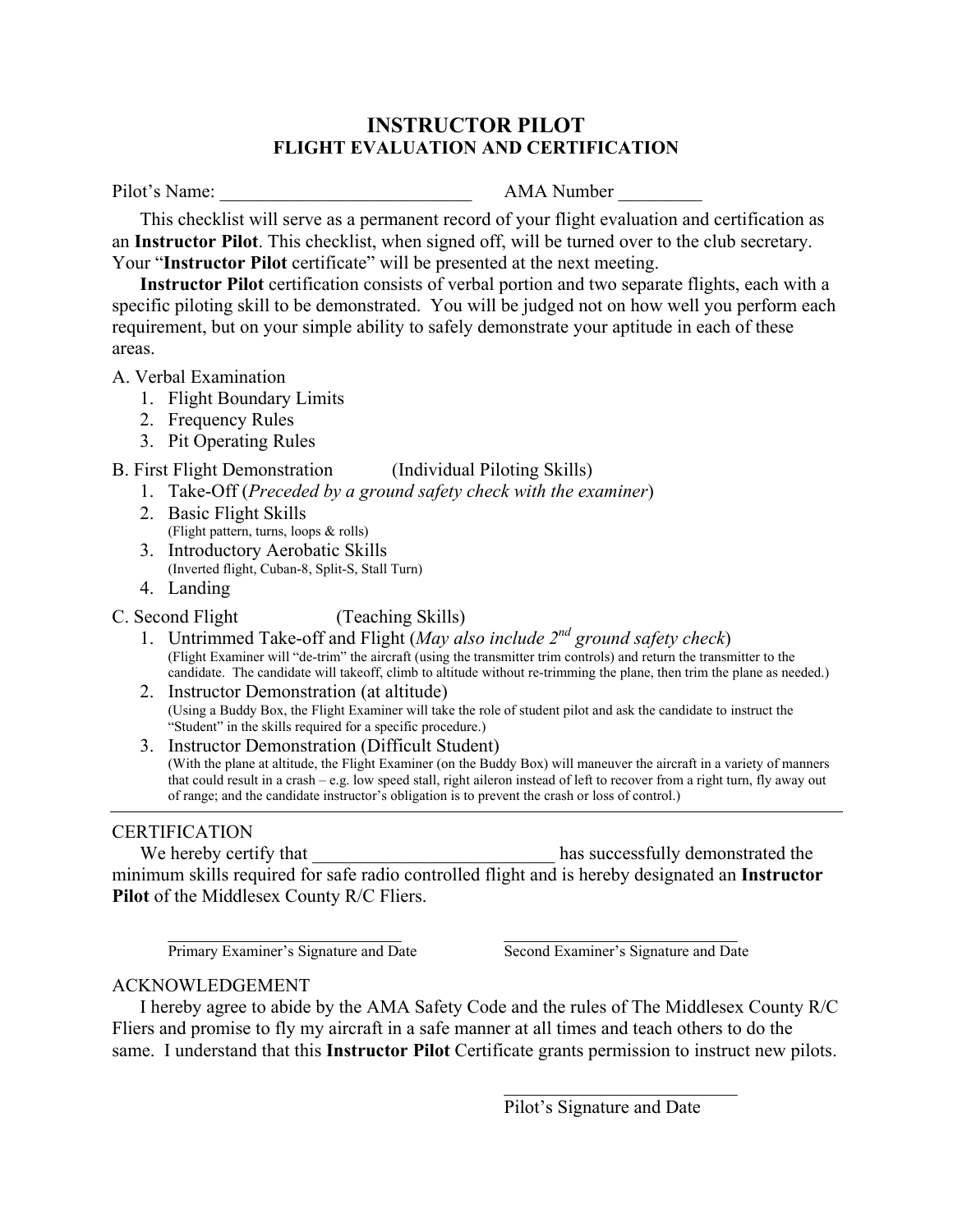### **C. Certified Instructor Pilot Qualification Exam Procedure**

- 1. A minimum of three (3) members of the Flight Verification Committee will qualify candidate instructors. One of these members will be designated as the Lead Examiner and will be responsible for all direct communications with the Candidate; the other two members will serve as observers only. The Lead Examiner must have passed the flight instructor's test using the current flight test procedures and been approved by the Flight Verification Committee as a Lead Examiner.
- 2. Candidate instructors being tested must supply their own flight worthy plane that will be used during all flights.
- 3. At the discretion of the Flight Verification Committee, a member of the Committee will either provide a plane that will be used for the preflight portion of the test or they will use the plane provided by the candidate. If the candidate's plane is used, the lead examiner will take an opportunity to airworthy adjustments to the plane that the candidate will be expected to discover during the pre-flight examination. If the candidate does not discover the problem(s), the chief examiner WILL NOT allow the candidate to take off without notifying the candidate of the undiscovered problem.
- 4. The non-flying portion of the instructor qualification examination will include a review of the Flight Instructor requirements as outlined in sections I through VI above. This portion may or may not include a written test administered by the examiner.
- 5. The flying portion of the instructor qualification examination will include a review of the Flight Instructor requirements as outlined in sections VII and VIII above. The Lead Examiner will conduct a pre-flight briefing to the candidate and observers which will cover the areas to be addressed in each flight. Once the briefing is over, the Lead Examiner will assume the role of a novice student pilot with the candidate taking the role of Flight Instructor.
- 6. FOR SAFETY REASONS; during the actual in-flight portion of the Flight Instructor qualification test, only the pilot being tested is allowed to be airborne. All other flight operations at the field should be suspended.
- 7. Prospective instructors must contact a member of the current Flight Verification Committee to make arrangements and schedule a date for their qualification flight test. Committee members are available at regular club meetings or by phone.
- 8. The current members of Flight Verification Committee will review the list of certified instructors annually and will reinstate, retest or rescind certification on a case by case basis.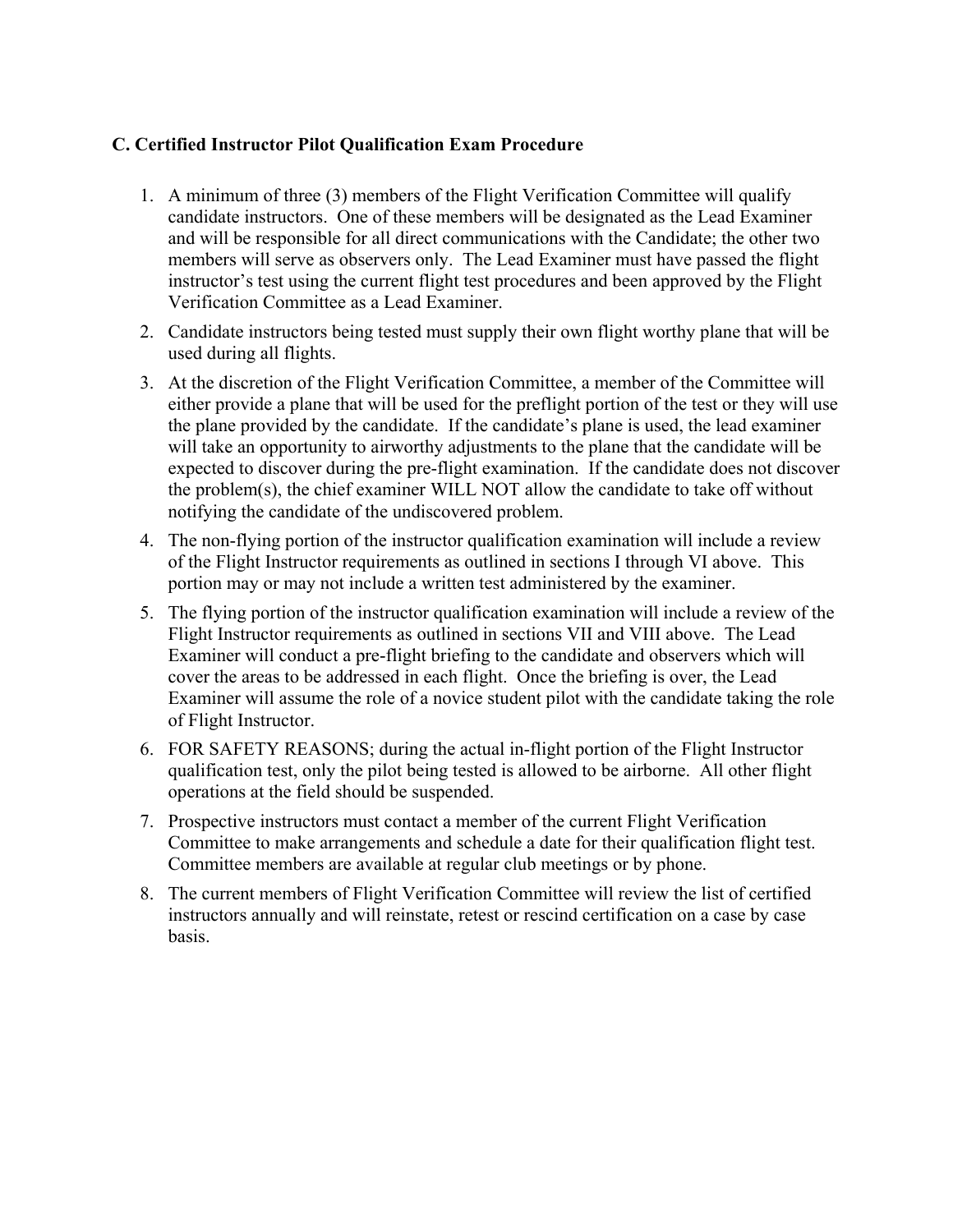### **Sample Frequency Pins**



# **FLIGHT VERIFICATION COMMITTEE MEMBERS**

| <b>Raymond Capobianco</b><br>28 Griffin Drive Wakefield, MA 01880 | $(617)$ 944-6056 |  |
|-------------------------------------------------------------------|------------------|--|
| <b>Jerry Crowley</b><br>75 Judith E. Drive Tewksbury, MA 01876    | $(508)$ 851-2057 |  |
| <b>John Parisi</b><br>27 Woodcliff Dr. Billerica, MA 01821        | $(978)$ 663-0232 |  |
| <b>Jim Orsborn</b><br>43 Charme Road Billerica, MA 01821          | $(978)$ 667-4510 |  |